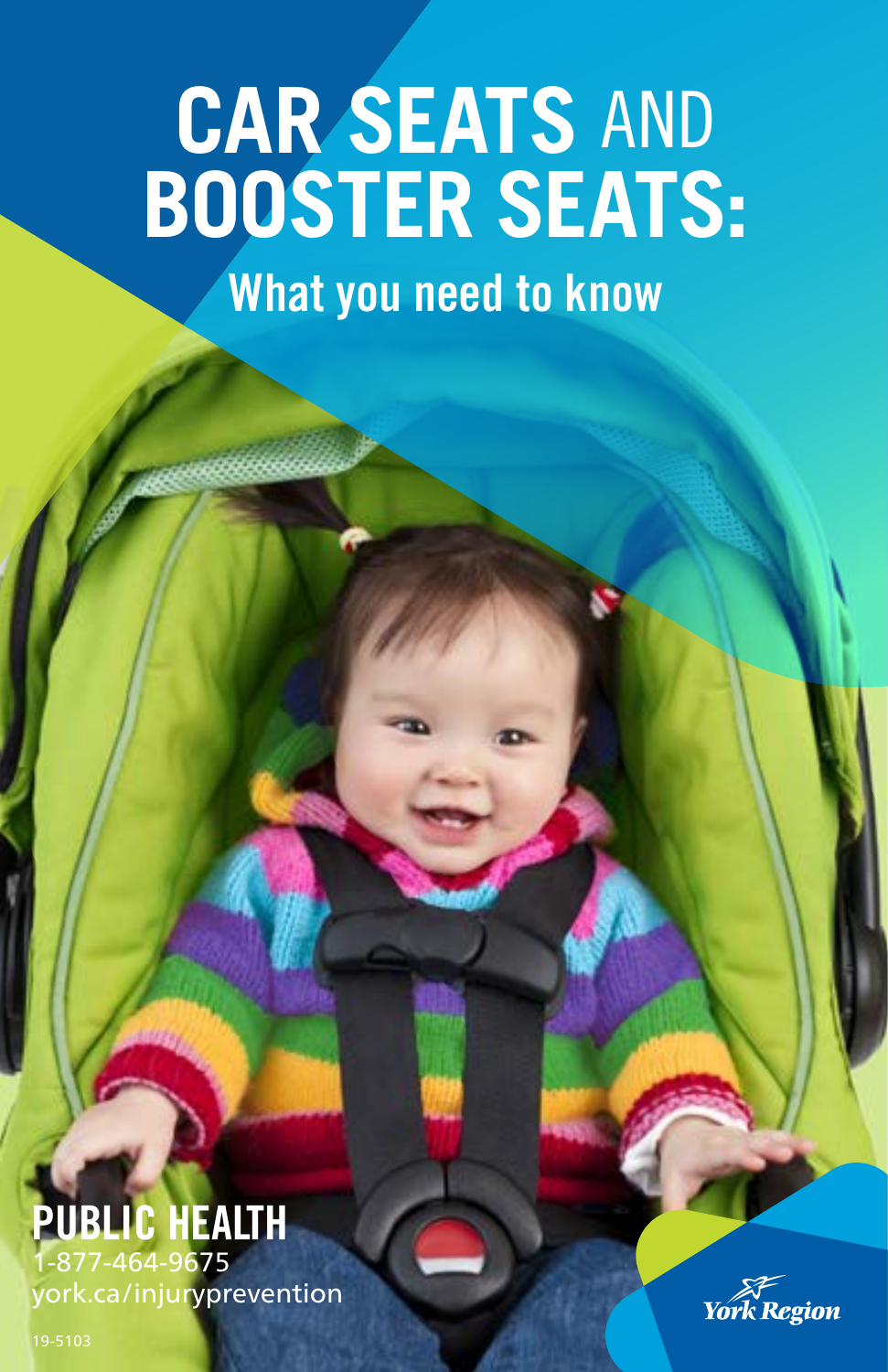# **CAR SEATS** AND **BOOSTER SEATS:** What you need to know

Using the correct seat for your child's weight, height and developmental ability, installing the car seat tightly and properly harnessing your child in their seat are all vital steps of safe car seat use. Always follow both car seat and vehicle manuals.

## **Four stages of safe vehicle travel**



### Stage 1: **Rear-facing car seat**

- This can be an infant carrier, a rear-facing convertible or a rear-facing 3-in-1 car seat
- Never place a rear-facing car seat in the front seat where there is an active passenger airbag
- Once a baby has reached the maximum height or weight limit of the infant carrier, he or she should be moved to a rear-facing convertible or rear-facing 3-in-1 car seat
- For convertible or 3-in-1 car seats, refer to the car seat manual for weight and height limits and adjustments that need to be made as you switch from the rear-facing to forward-facing stage

1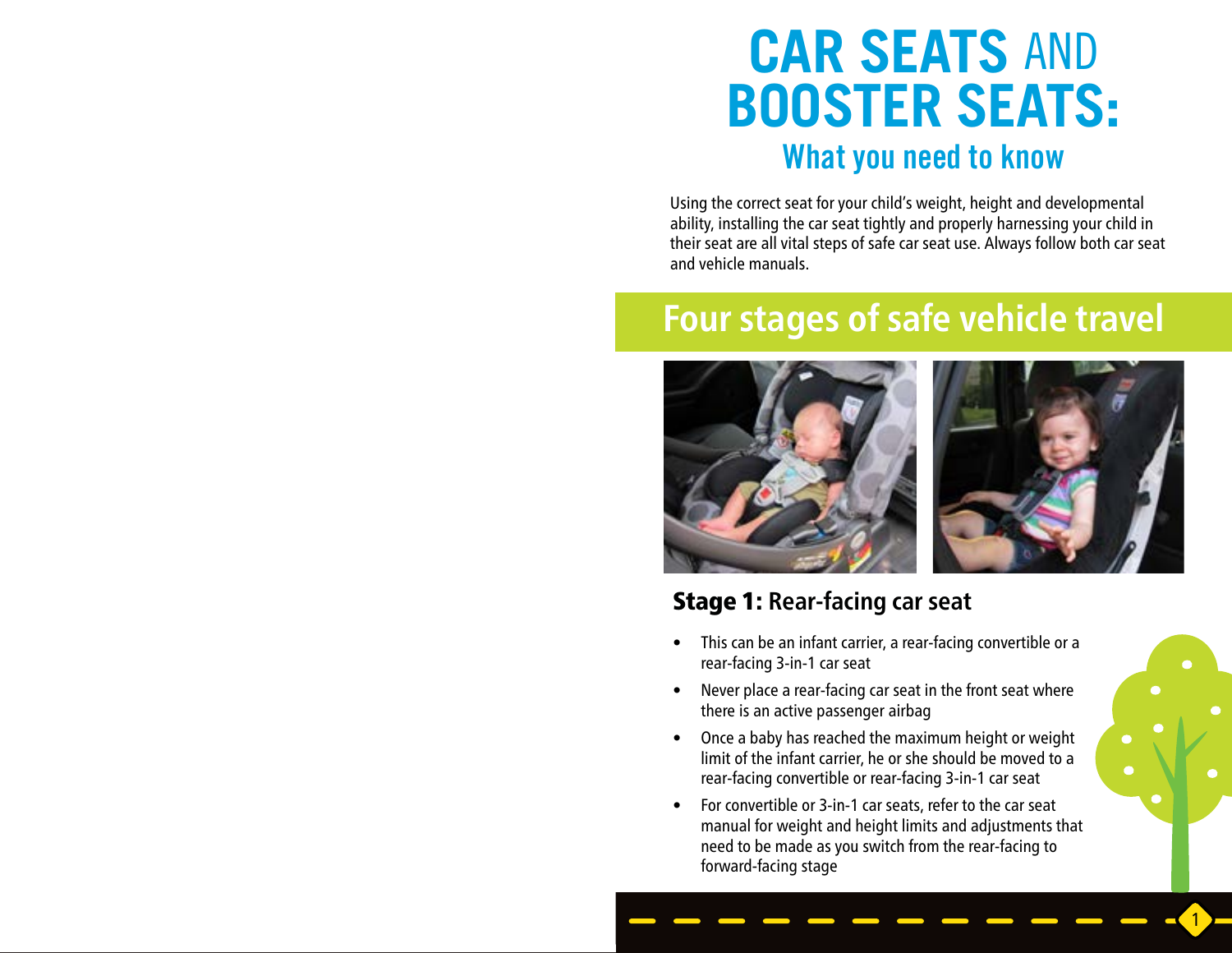At a minimum, babies should stay rear-facing until all three of these milestones are met:

- A minimum weight of 22 lbs (10 kg)
- Able to walk unassisted
- At least one year of age

It is safest to keep your baby rear-facing for as long as he or she is within the weight and height limits of your convertible or 3-in-1 car seat.

### Stage 2: **Forward-facing car seat**

- This can be a convertible car seat, a 3-in-1 car seat or a combination car seat
- For 3-in-1 or combination car seats, refer to the car seat manual for weight and height limits and adjustments that need to be made as you switch from the forward-facing with harnessing stage to a booster seat



In Ontario, a child must be in a forward-facing car seat until he or she is a minimum of 40 lbs (18 kg). It is safest to keep your child in a forward-facing car seat with harness straps for as long as he or she is within the forward-facing weight and height limits of your convertible, 3-in-1 or combination car seat.



### Stage 3: **Booster seat**

- All booster seats must be used with a lap-shoulder seat belt
- A booster seat raises your child up so the seat belt is positioned properly over his or her body – the shoulder belt should lie snugly across your child's chest and shoulder, while the lap belt should rest low across his or her hips

#### **Booster seats come in two main types:**

- **• High back booster:** this style is necessary when the back of the vehicle seat is low or does not have an adjustable headrest to provide proper head and neck protection for your child
- **• Backless booster:** can be used when the vehicle seat is tall or the headrest can be adjusted to provide head and neck protection for your child

In Ontario, a child must be in a booster seat until he or she is 4'9" (145 cm), 80 lbs (36 kg) or eight years of age. It is safest to keep children in booster seats as long as they are within the weight and height limits of their booster seat.

### Stage 4: **Seat belt**

**Your child is ready for a lap/shoulder seat belt only when:**

He or she is a standing height of at least 4'9" (145 cm)

- His or her knees can bend over the edge of the seat while sitting upright with their back against the vehicle seat
- The seat belt fits snugly across his or her shoulder and chest, with the lap belt sitting across his or her hips





 $2$  , and an and an and an and an and an and  $\sim$ 

**Children under 13 years of age are safest in the back seat.** 

**Never allow your child to put the shoulder belt under his or her arm or behind his or her back.**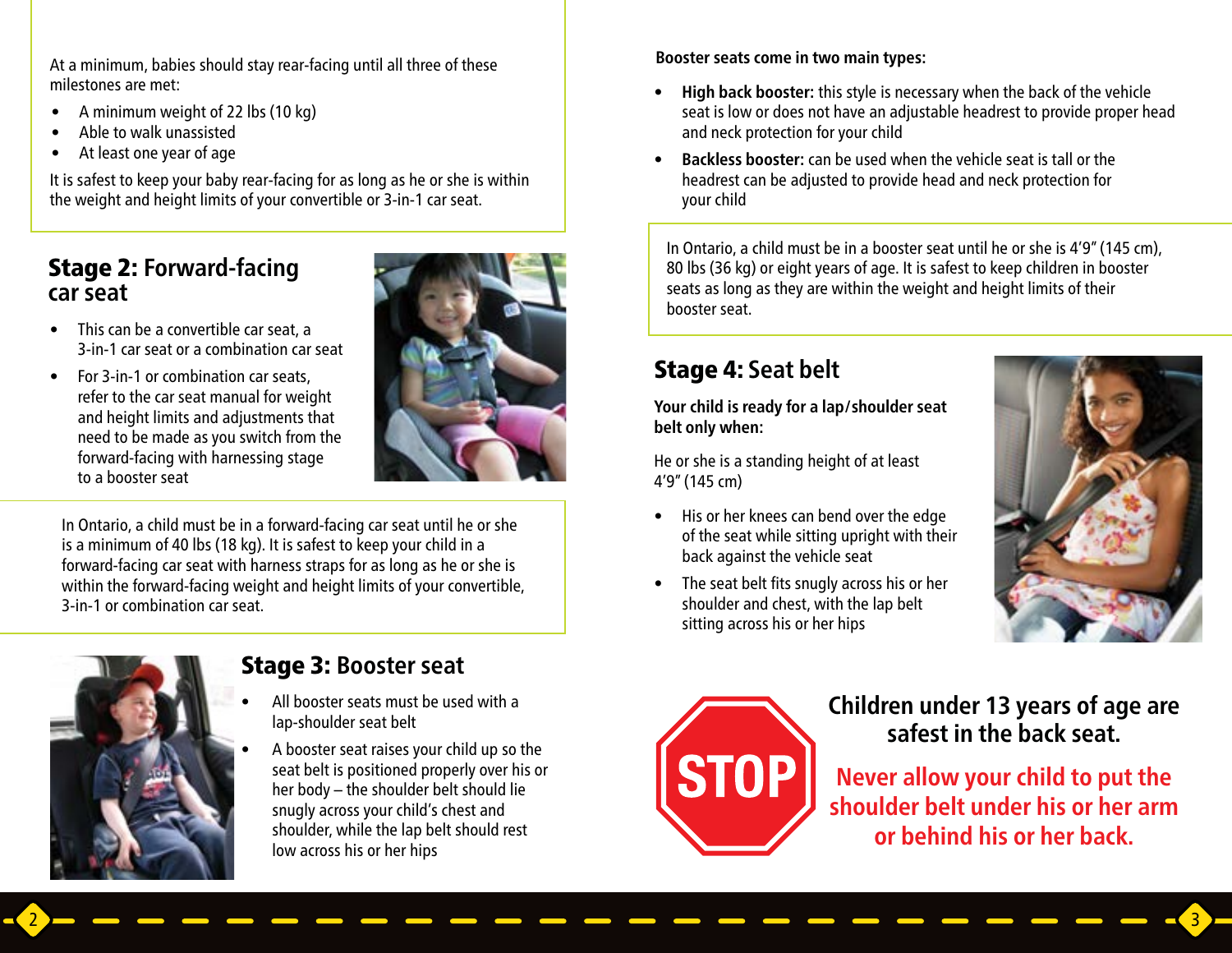# **Choosing a car seat or booster seat**  $\blacksquare$  • If considering a convertible car seat (rear-facing) for a **Choosing a** convertible car seat (rear-facing) for a

**With the large variety of car seat styles available, it is not always easy to decide which one is the most appropriate for your child's weight, height and developmental ability.**

New car seats purchased in Canada will have the National Safety Mark label attached to the seat, indicating that the seat complies with Canadian regulations and standards – **this is required by law**



- Many stores will not accept returns/exchanges of car seats. If you are unsure of a car seat's fit in your vehicle, ask a store employee if you can try installing their floor model in your vehicle to make sure your vehicle seat belt or LATCH system is compatible
- Read the manufacturer's instructions and keep them in a safe place
- Fill out and send in your car seat registration for potential recall notices

### **Things to keep in mind when shopping for your car seat or booster seat**

### **Infant carrier (infant car seat)**

• Some models have a minimum weight of 4 lbs (1.4 kg), which would be important for a premature or low birth weight newborn



 $4$  , and an and an and an and an and an and  $\overline{\bullet}$ 

- Some allow you to adjust the harnessing height without having to rethread the straps
- Most will allow you to install the carrier in a vehicle without the base which can be useful for taxis

### **Convertible car seat (infant/child car seat)**

• Some models have rear-facing weight limits up to or beyond 40 lbs (18 kg), forward-facing limits up to 65 lbs (29 kg) and height limits well above 40" (101 cm), allowing you to keep your baby or toddler rear-facing (and then your child forward-facing in a five-point harness) for as long as possible

newborn, make sure the harness straps are at or below baby's shoulders (for many models the lowest harness slot location is too high for a newborn)



• Some models allow you to adjust the harnessing height without having to take the car seat out of the vehicle and rethread the straps

### **3-in-1 car seat (infant/child/ booster car seat)**

• If considering a 3-in-1 car seat (rear-facing) for a newborn, make sure the harness straps are at or below baby's shoulders (for many models the lowest harness slot location is too high or a newborn)



### **Combination car seat (child/booster car seat)**

• Use this seat as a forward-facing car seat with the harness and tether strap up to the maximum weight or height limits for this stage (depending on model)



- Some models allow you to adjust the harnessing height without having to take the car seat out of the vehicle and rethread the straps
- Many models have forward-facing limits up to 65 lbs (29 kg) (along with higher height limits) allowing you to keep your child in a five-point harness well beyond the minimum criteria to switch to a booster

### **Booster seat**

- Many high back models can be converted to a backless model
- Booster seats need to be secured in your vehicle when your child is not in it. Some models have LATCH connectors so you do not always have to remember to buckle up your booster seat with the seat belt

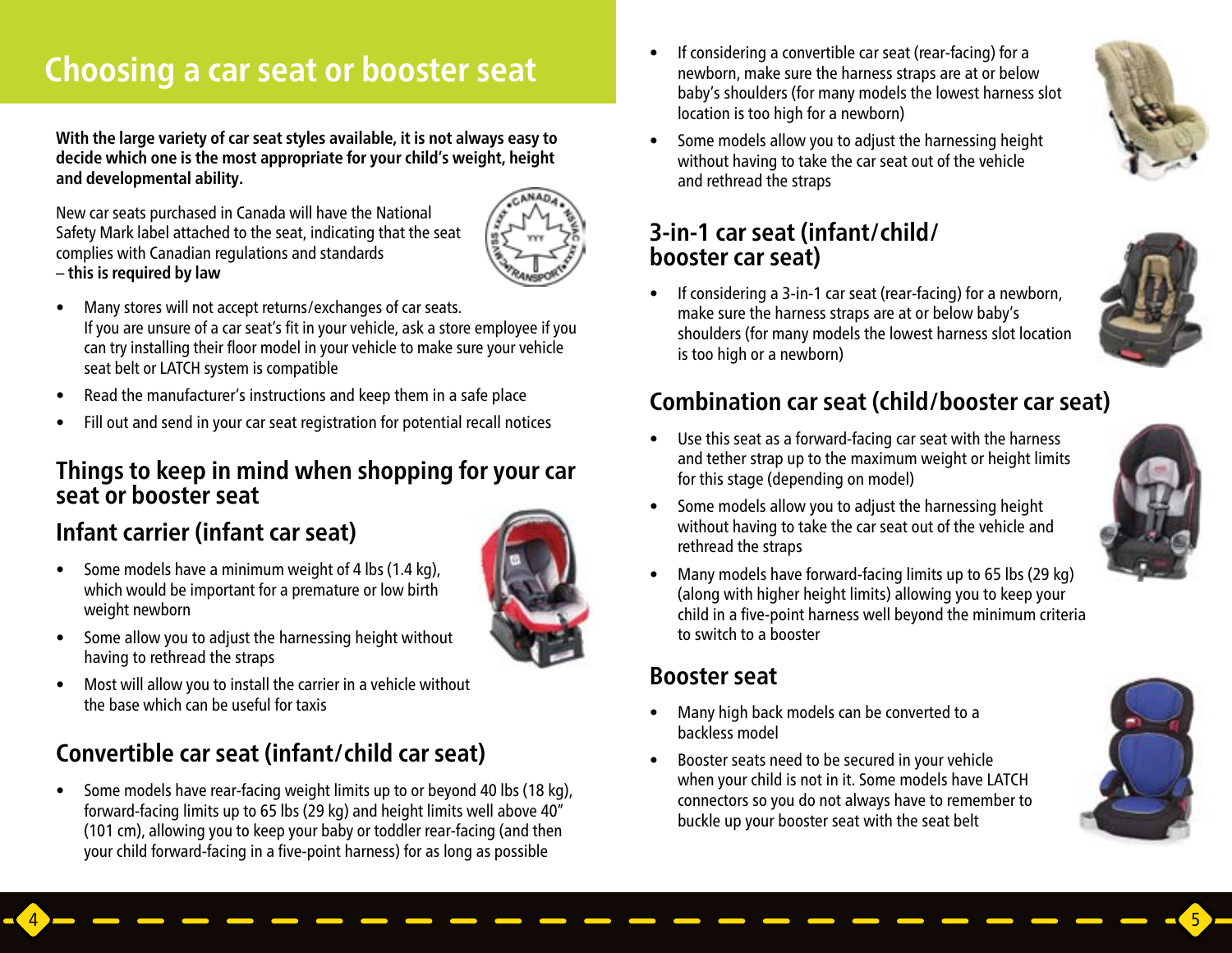### **Used Car Seats**

**If you are planning to use an older car seat that you already own or borrow one from family or a friend, ask yourself these questions to help you decide if the seat is okay to use.**



**Does the seat have a label showing that it meets Canada Motor Vehicle Safety Standards (CMVSS)?** 

Car seats sold in Canada must have the National Safety Mark label (circular sticker with a maple leaf) which shows that it meets Transport Canada's Motor Vehicle Restraint Systems and Booster Seat Safety Regulations and related Canada Motor Vehicle Safety Standards (CMVSS). Only car seats that have the National Safety Mark label are legal for use in Ontario.



 $6$  , and an and an and an and an and an and  $\sim$ 

Updated car seat regulations came into effect in Canada on January 1, 2012. It is illegal to sell, loan, rent or give away a car seat that does not comply. Many car seat manufacturers were testing to these new regulations before they were required to do so – if the car seat has a date of manufacture before January 1, 2012, contact the company to check if it meets current Transport Canada regulations.

#### **Is the car seat expired?** 2

Every car seat manufacturer has different expiry dates – often you will find the expiry date for your seat on a label and/or stamped into the plastic shell of the seat. If you are unsure, contact the manufacturer for expiry information – you will need the make, model number and date of manufacture when you contact them. Do not use an expired car seat.

#### **Has the seat been recalled for any safety defects?** 3

Transport Canada issues an advisory notice when a car seat has a defect, does not meet safety standards or has other problems. Check the Transport Canada website with your car seat make, model number and date of manufacture to see if there are any problem(s) with the seat and what you would need to do to have it fixed.

#### **Do you have a copy of the manufacturer's instructions?** 4

Labels on the car seat do not have all the information you need to know how to use the seat correctly. With the make, model number and date of manufacture, you can often download a copy of the instructions from the car seat manufacturer's website, or call their customer service phone number to have a copy sent to you.

#### **Has the seat been involved in a motor vehicle collision?** 5

If the seat has been in a collision, even if a baby/child was not in the car seat at the time, it should not be used. If you do not know the history, do not to use a car seat.

**Does the seat have all its parts: harness straps, chest clip, padding, tether straps and bolts? Are there any cracks, bends, or breaks in the plastic shell or metal frame? Are the harness straps worn or frayed? Does the buckle area show signs of rust?**  6

The condition of the seat is very important. If you notice any of the above issues, the seat may not provide your baby or child with proper protection in a collision.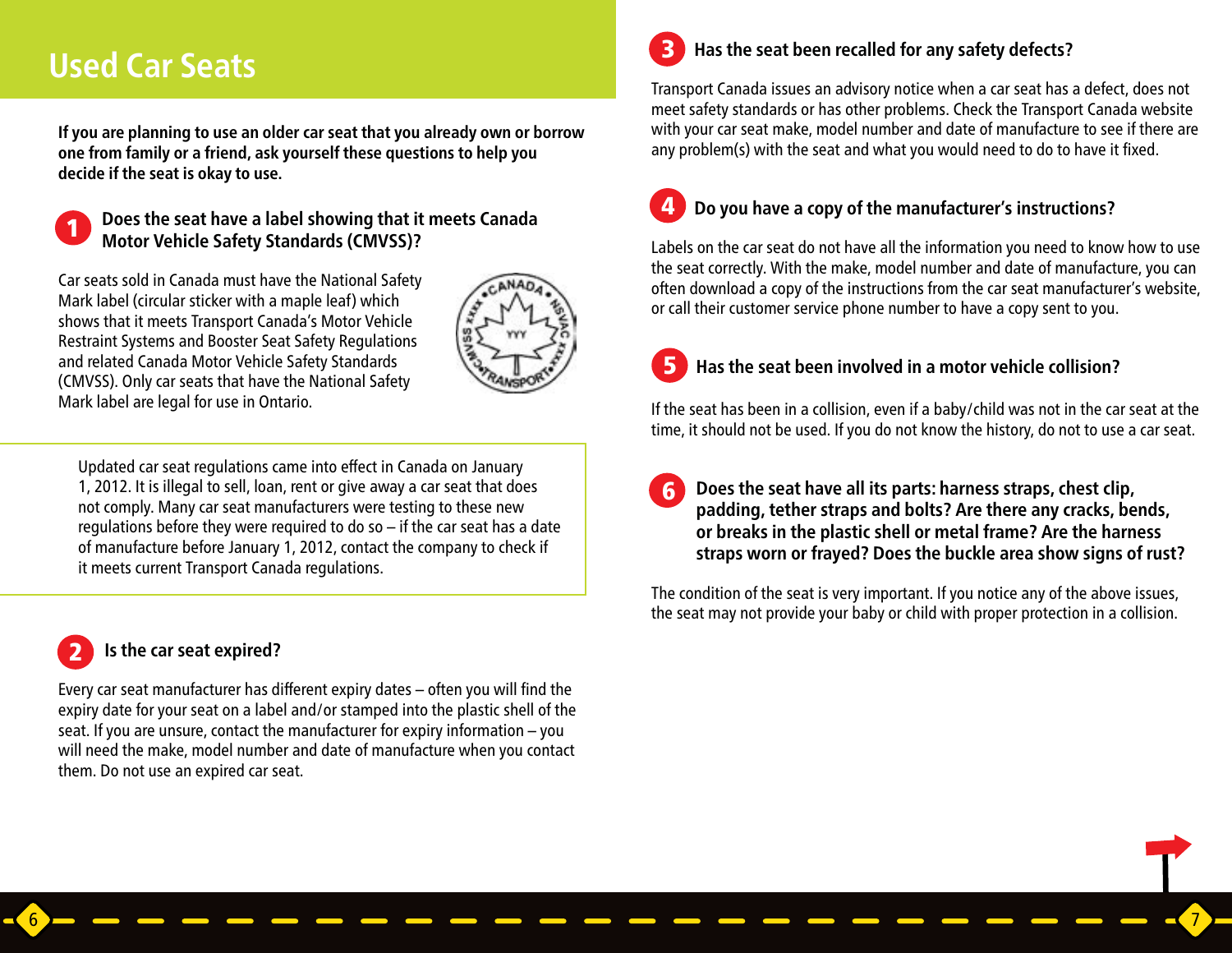### **Installing a car seat**

**After selecting the right seat for your child's weight, height and developmental ability, properly installing the seat in your vehicle is the next important step to ensuring your child is riding safe. Both your vehicle manual and the car seat manual will provide important information about installing your car seat.**

### Option 1: **Installing a car seat using LATCH**

The Lower Anchorage and Tether for Children (LATCH) system, also called ISOFIX or Universal Anchorage System (UAS), exists for all vehicles and car seats manufactured after September 1, 2002. Do not use the LATCH system and the vehicle seat belt together — choose the system that offers the tightest fit.



Each vehicle LATCH position consists of two small bars built into the crease of the vehicle seat. Many vehicles only have the LATCH system in the outer back seat positions — refer to your vehicle manual to find out where the LATCH positions are located.

Car seats come with a separate strap with hooks that will clip onto the LATCH anchors in the vehicle. Refer to the car seat manual for information about the proper way to attach the hooks to the anchors. For car seats that can be installed forward-facing, there will also be a tether strap near the top of the car seat (see Tethering section).



# NOTE

Many car seat and/or vehicle manufacturers are now requiring car seat installations to be switched from a LATCH installation to a seat belt installation once your child reaches a certain weight. If neither manual indicates when this is necessary, it is recommended to re-install your car seat with the vehicle seat belt once your child is 40lbs (18 kg).

### Option 2: **Installing a car seat using a seat belt**

If your vehicle does not have the LATCH system, the vehicle seating position you are installing a car seat in does not have LATCH anchor, or you are past the LATCH weight limits, you will use the vehicle seat belt to install the car seat. Once properly installed according to vehicle and car seat instructions, the seat belt or LATCH are equally safe.

### **Which kinds of belts are in your vehicle?**

There are also several kinds of retractors and latch plates to take up slack in the seat belt and properly secure occupants and car seats. Read your vehicle manual to find out what type(s) of seat belts are in your vehicle.

**Lap-shoulder belt with a free-sliding latch-plate:** Many vehicles have a lap-shoulder seat belt system that requires you to fully extend the seat belt out of the retractor to switch it into a locking mode when installing a car seat. However, a few vehicles have lap-shoulder belts that only lock in a sudden stop or collision. To secure this type of seat belt around a car seat, a metal "locking clip" is required. Your vehicle manual will let you know if you need a locking clip — use one only if it is required.

### **How tightly should a car seat be installed?**

To help ensure your seat is tight enough, push down on the car seat while you tighten the LATCH strap or seat belt. To check for a tight fit, try to pull the car seat away from the back of the vehicle seat and slide it from side to side where it is belted — the car seat should not loosen and should have less than one inch (2.5 cm) of movement where it is belted.





 $8$  , and an and an and an and an and an and  $\sim$   $\sim$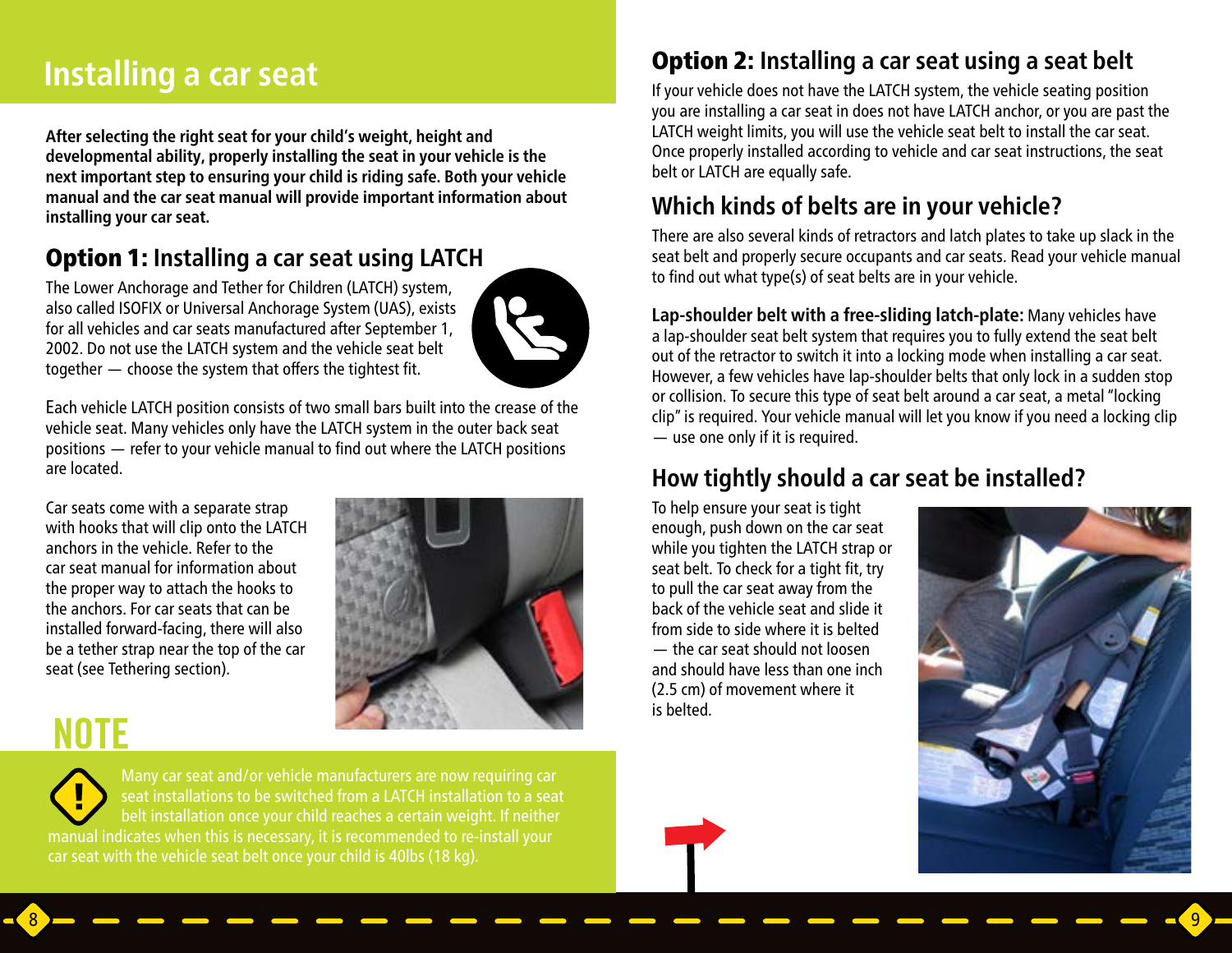### **Tethering for forward-facing car seats**

All forward-facing car seats must be installed with the LATCH strap (or seat belt) and a tether strap. A tether strap anchors the upper part of a forward-facing car seat to the frame of the vehicle and limits how far forward a car seat can move in a collision. The tether strap needs to be tight, with less than one inch (2.5 cm) movement — push down



on the car seat while tightening the tether strap. Check your vehicle manual for tether anchor locations; each forward-facing car seat will need its own tether anchor.

### **Securing your baby/child in a car seat**

The final step in using a car seat correctly is properly securing your child in his or her seat. Properly adjusted harness straps will effectively restrain your child in his or her car seat in a collision. Your car seat manual will provide specific instructions on how to adjust and tighten the straps.



#### **Harnessing tips:**

The harness straps should fit snugly — only one finger should be able to fit between the harness and your child's collar bone. Or try the "pinch test": pinch the straps at your child's collarbone – if extra slack can be gathered between fingertips, the harness is too loose.

- Rear-facing seats: straps must lie flat and come through the back of the car seat at or below his or her shoulders
- Forward-facing seats: straps must lie flat and come through the back of the car seat at or above his or her shoulders
- The top of the chest clip should be at armpit level to hold the straps in place



10 11

# **Third-party aftermarket products**

Never put additional padding under or behind your child. This extra padding will compress during a collision, creating dangerous slack in the harnessing. Extra padding or accessories that came with the car seat have been crash-tested with the car seat and can be used according to the car seat manufacturer's instructions. Third-party aftermarket products are items not supplied with the car seat or made by the car seat manufacturer (e.g., padded infant car seat bags or child seat belt adjusters).



Transport Canada does not regulate third-party aftermarket products. Car seat manufacturers generally state in their instructions that no third-party aftermarket products should be used with their restraint systems. Adding these products could reduce the effectiveness of the car seat, booster seat or seat belt and prevent the restraint from performing as designed, resulting in an injury to your child. It is recommended you contact your car seat manufacturer before using any aftermarket product.

### For more information, visit york.ca/injuryprevention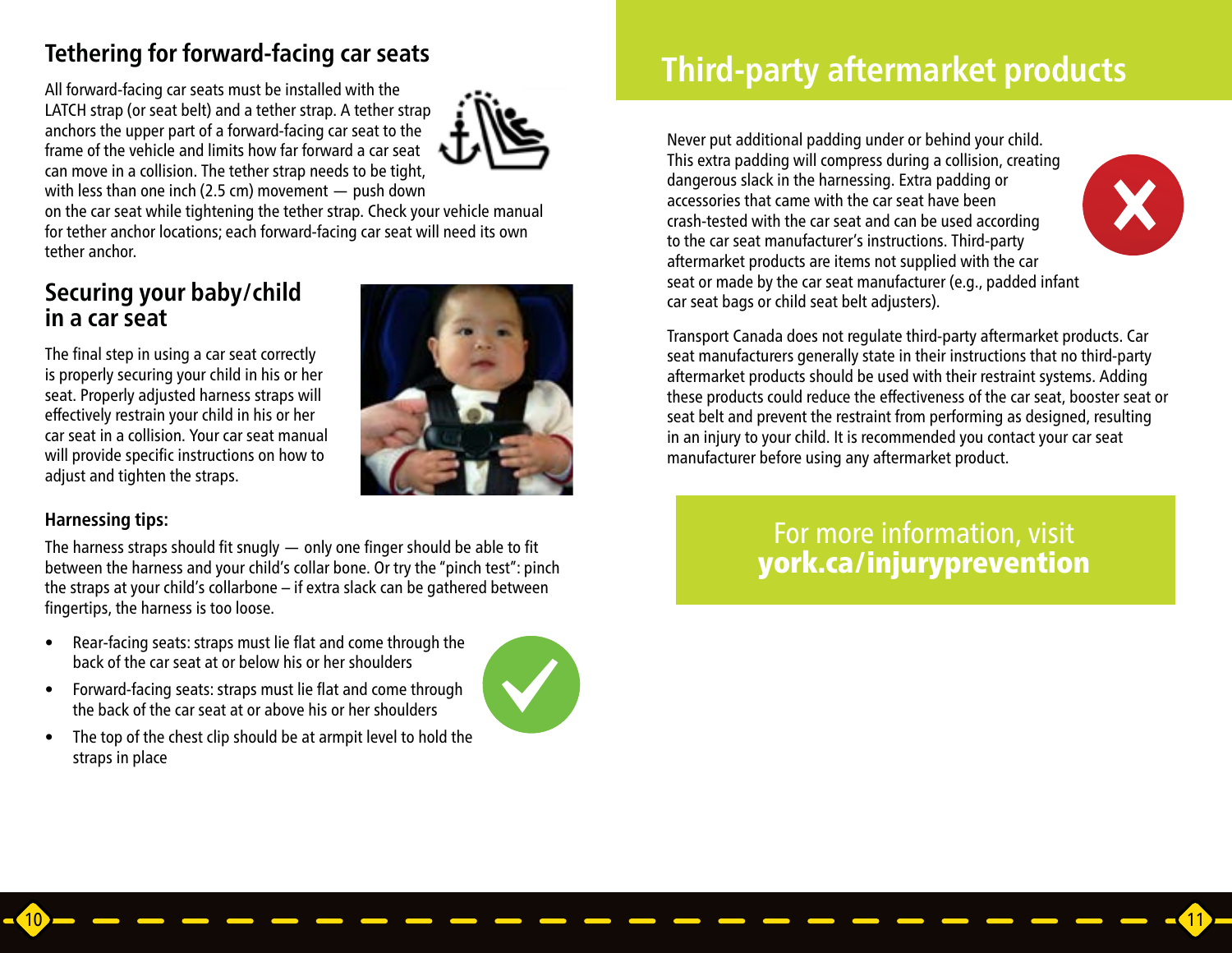# **NOTES**

 $\overline{12}$   $\overline{ }$   $\overline{ }$   $\overline{ }$   $\overline{ }$   $\overline{ }$   $\overline{ }$   $\overline{ }$   $\overline{ }$   $\overline{ }$   $\overline{ }$   $\overline{ }$   $\overline{ }$   $\overline{ }$   $\overline{ }$   $\overline{ }$   $\overline{ }$   $\overline{ }$   $\overline{ }$   $\overline{ }$   $\overline{ }$   $\overline{ }$   $\overline{ }$   $\overline{ }$   $\overline{ }$   $\overline{ }$   $\overline{ }$   $\over$